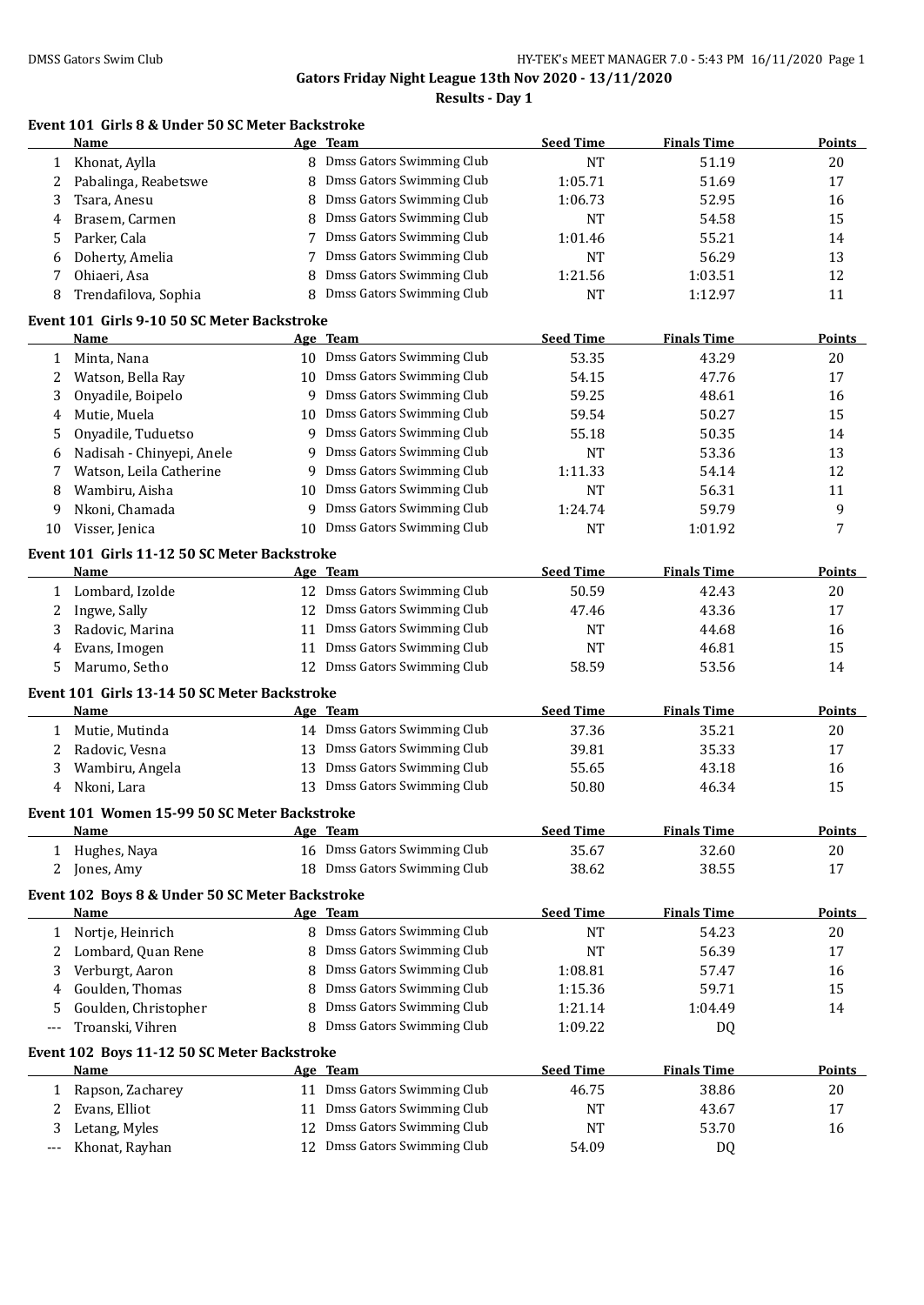|   | Event 102 Boys 13-14 50 SC Meter Backstroke<br>Name     |    | Age Team                                                     | <b>Seed Time</b> | <b>Finals Time</b> | Points        |
|---|---------------------------------------------------------|----|--------------------------------------------------------------|------------------|--------------------|---------------|
| 1 | Mutie, Kilonzi                                          |    | 13 Dmss Gators Swimming Club                                 | 46.23            | 42.78              | 20            |
| 2 | Sethi, Khalil                                           |    | 13 Dmss Gators Swimming Club                                 | <b>NT</b>        | 44.90              | 17            |
| 3 | Setshogo, Lebone                                        |    | 14 Dmss Gators Swimming Club                                 | <b>NT</b>        | 48.94              | 16            |
|   | Event 102 Men 15-99 50 SC Meter Backstroke              |    |                                                              |                  |                    |               |
|   | Name                                                    |    | Age Team                                                     | <b>Seed Time</b> | <b>Finals Time</b> | <b>Points</b> |
|   | 1 Bekker, Andile                                        |    | 17 Dmss Gators Swimming Club                                 | 29.23            | 30.51              | 20            |
| 2 | Sethi, Reyhaan                                          |    | 16 Dmss Gators Swimming Club                                 | <b>NT</b>        | 33.46              | 17            |
| 3 | van Rooyen, Benco                                       |    | 16 Dmss Gators Swimming Club                                 | 35.39            | 34.65              | 16            |
| 4 | Jobe, Nicholas                                          | 19 | Dmss Gators Swimming Club                                    | 35.90            | 34.91              | 15            |
| 5 | Marumo, Lefika                                          | 16 | Dmss Gators Swimming Club                                    | 35.25            | 34.96              | 14            |
| 6 | Mosime, Theo                                            |    | 17 Dmss Gators Swimming Club                                 | <b>NT</b>        | 38.34              | 13            |
|   | Event 103 Girls 8 & Under 100 SC Meter Freestyle        |    |                                                              |                  |                    |               |
|   | Name                                                    |    | Age Team                                                     | <b>Seed Time</b> | <b>Finals Time</b> | <b>Points</b> |
| 1 | Tsara, Anesu                                            |    | 8 Dmss Gators Swimming Club                                  | NT               | 1:44.27            | 20            |
| 2 | Brasem, Carmen                                          |    | 8 Dmss Gators Swimming Club                                  | <b>NT</b>        | 1:48.14            | 17            |
| 3 | Doherty, Amelia                                         |    | 7 Dmss Gators Swimming Club                                  | NT               | 1:50.57            | 16            |
| 4 | Pabalinga, Reabetswe                                    | 8  | Dmss Gators Swimming Club                                    | <b>NT</b>        | 1:52.23            | 15            |
| 5 | Parker, Cala                                            | 7  | Dmss Gators Swimming Club                                    | NT               | 1:53.23            | 14            |
| 6 | Khonat, Aylla                                           |    | 8 Dmss Gators Swimming Club                                  | NT               | 1:54.50            | 13            |
|   | Event 103 Girls 9-10 100 SC Meter Freestyle             |    |                                                              |                  |                    |               |
|   | Name                                                    |    | Age Team                                                     | <b>Seed Time</b> | <b>Finals Time</b> | <b>Points</b> |
| 1 | Minta, Nana                                             |    | 10 Dmss Gators Swimming Club                                 | NT               | 1:23.84            | 20            |
| 2 | Makgothi, Emelyn                                        |    | 10 Dmss Gators Swimming Club                                 | 1:51.45          | 1:26.71            | 17            |
| 3 | Mutie, Muela                                            |    | 10 Dmss Gators Swimming Club                                 | <b>NT</b>        | 1:30.95            | 16            |
| 4 | Watson, Bella Ray                                       |    | 10 Dmss Gators Swimming Club                                 | NT               | 1:32.65            | 15            |
| 5 | Onyadile, Tuduetso                                      | 9  | Dmss Gators Swimming Club                                    | NT               | 1:33.49            | 14            |
| 6 | Onyadile, Boipelo                                       | 9  | Dmss Gators Swimming Club                                    | NT               | 1:49.15            | 13            |
| 7 | Wambiru, Aisha                                          | 10 | Dmss Gators Swimming Club                                    | NT               | 1:54.53            | 12            |
| 8 | Watson, Leila Catherine                                 | 9  | Dmss Gators Swimming Club                                    | NT               | 2:04.47            | 11            |
| 9 | Nkoni, Chamada                                          | 9. | Dmss Gators Swimming Club                                    | <b>NT</b>        | 2:11.96            | 9             |
|   | Event 103 Girls 11-12 100 SC Meter Freestyle            |    |                                                              |                  |                    |               |
|   | Name                                                    |    | Age Team                                                     | <b>Seed Time</b> | <b>Finals Time</b> | <b>Points</b> |
|   | 1 Ingwe, Sally                                          |    | 12 Dmss Gators Swimming Club                                 | 2:12.20          | 1:19.74            | 20            |
| 2 | Lombard, Izolde                                         |    | 12 Dmss Gators Swimming Club                                 | <b>NT</b>        | 1:21.30            | 17            |
| 3 | Evans, Imogen                                           |    | 11 Dmss Gators Swimming Club                                 | NT               | 1:21.70            | 16            |
| 4 | Radovic, Marina                                         |    | 11 Dmss Gators Swimming Club                                 | NT               | 1:29.60            | 15            |
| 5 | Marumo, Setho                                           |    | 12 Dmss Gators Swimming Club                                 | 2:26.77          | 1:50.96            | 14            |
|   | Event 103 Girls 13-14 100 SC Meter Freestyle            |    |                                                              |                  |                    |               |
|   | Name                                                    |    | Age Team<br>14 Dmss Gators Swimming Club                     | <b>Seed Time</b> | <b>Finals Time</b> | <b>Points</b> |
| 1 | Mutie, Mutinda                                          |    |                                                              | 1:10.43          | 1:07.63            | 20            |
| 2 | Radovic, Vesna                                          |    | 13 Dmss Gators Swimming Club<br>13 Dmss Gators Swimming Club | 1:31.73          | 1:11.83            | 17            |
| 3 | Wambiru, Angela<br>Nkoni, Lara                          |    | 13 Dmss Gators Swimming Club                                 | 1:39.87          | 1:19.81<br>1:24.26 | 16<br>15      |
| 4 |                                                         |    |                                                              | 1:40.43          |                    |               |
|   | Event 103 Women 15-99 100 SC Meter Freestyle<br>Name    |    | Age Team                                                     | <b>Seed Time</b> | <b>Finals Time</b> | <b>Points</b> |
|   | 1 Hughes, Naya                                          |    | 16 Dmss Gators Swimming Club                                 | 1:18.26          | 1:09.96            | 20            |
| 2 | Jones, Amy                                              |    | 18 Dmss Gators Swimming Club                                 | 1:19.65          | 1:11.68            | 17            |
|   |                                                         |    |                                                              |                  |                    |               |
|   | Event 104 Boys 8 & Under 100 SC Meter Freestyle<br>Name |    | Age Team                                                     | <b>Seed Time</b> | <b>Finals Time</b> | <b>Points</b> |
|   | 1 Troanski, Vihren                                      |    | 8 Dmss Gators Swimming Club                                  | <b>NT</b>        | 2:04.30            | 20            |
|   |                                                         |    |                                                              |                  |                    |               |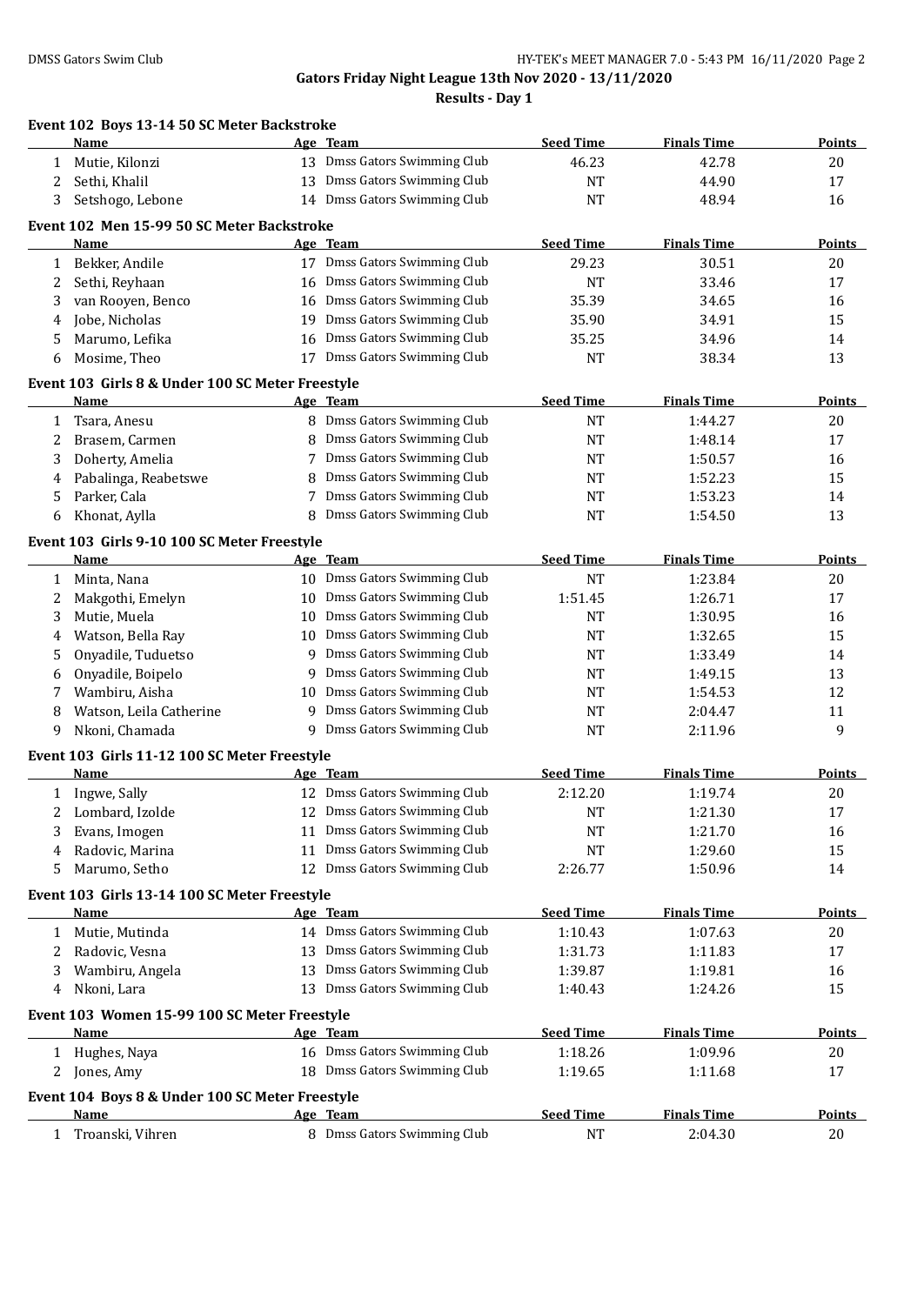|              | Event 104 Boys 9-10 100 SC Meter Freestyle<br>Name  |    | Age Team                     | <b>Seed Time</b> | <b>Finals Time</b> | Points        |
|--------------|-----------------------------------------------------|----|------------------------------|------------------|--------------------|---------------|
|              | 1 Ferguson, Theo                                    |    | 9 Dmss Gators Swimming Club  | <b>NT</b>        | 1:48.91            | 20            |
|              |                                                     |    |                              |                  |                    |               |
|              | Event 104 Boys 11-12 100 SC Meter Freestyle<br>Name |    | Age Team                     | <b>Seed Time</b> | <b>Finals Time</b> | <b>Points</b> |
| $\mathbf{1}$ | Khonat, Rayhan                                      |    | 12 Dmss Gators Swimming Club | 1:32.35          | 1:12.54            | 20            |
| 2            | Rapson, Zacharey                                    |    | 11 Dmss Gators Swimming Club | 1:35.34          | 1:19.53            | 17            |
| 3            | Evans, Elliot                                       |    | 11 Dmss Gators Swimming Club | NT               | 1:24.66            | 16            |
| 4            | Letang, Myles                                       |    | 12 Dmss Gators Swimming Club | <b>NT</b>        | 1:42.90            | 15            |
|              | Event 104 Boys 13-14 100 SC Meter Freestyle         |    |                              |                  |                    |               |
|              | Name                                                |    | Age Team                     | <b>Seed Time</b> | <b>Finals Time</b> | <b>Points</b> |
| 1            | Sethi, Khalil                                       |    | 13 Dmss Gators Swimming Club | <b>NT</b>        | 1:20.34            | 20            |
| 2            | Mutie, Kilonzi                                      | 13 | Dmss Gators Swimming Club    | 2:11.33          | 1:20.47            | 17            |
| 3            | Setshogo, Lebone                                    |    | 14 Dmss Gators Swimming Club | <b>NT</b>        | 1:39.88            | 16            |
|              | Event 104 Men 15-99 100 SC Meter Freestyle          |    |                              |                  |                    |               |
|              | Name                                                |    | Age Team                     | <b>Seed Time</b> | <b>Finals Time</b> | <b>Points</b> |
| $\mathbf{1}$ | Bekker, Andile                                      |    | 17 Dmss Gators Swimming Club | 55.82            | 1:00.14            | 20            |
| 2            | van Rooyen, Benco                                   | 16 | Dmss Gators Swimming Club    | 1:05.31          | 1:02.17            | 17            |
| 3            | Jobe, Nicholas                                      | 19 | Dmss Gators Swimming Club    | 1:08.89          | 1:07.83            | 16            |
| 4            | Mosime, Theo                                        | 17 | Dmss Gators Swimming Club    | NT               | 1:10.33            | 15            |
| 5            | Marumo, Lefika                                      | 16 | Dmss Gators Swimming Club    | 1:11.36          | 1:10.75            | 14            |
| 6            | Sethi, Reyhaan                                      | 16 | Dmss Gators Swimming Club    | <b>NT</b>        | 1:19.58            | 13            |
|              | Event 105 Girls 8 & Under 50 SC Meter Butterfly     |    |                              |                  |                    |               |
|              | Name                                                |    | Age Team                     | <b>Seed Time</b> | <b>Finals Time</b> | <b>Points</b> |
| $\mathbf{1}$ | Tsara, Anesu                                        |    | 8 Dmss Gators Swimming Club  | <b>NT</b>        | 1:04.88            | 20            |
| $---$        | Pabalinga, Reabetswe                                | 8  | Dmss Gators Swimming Club    | <b>NT</b>        | DQ                 |               |
|              | Event 105 Girls 9-10 50 SC Meter Butterfly          |    |                              |                  |                    |               |
|              | Name                                                |    | Age Team                     | <b>Seed Time</b> | <b>Finals Time</b> | <b>Points</b> |
|              | 1 Minta, Nana                                       |    | 10 Dmss Gators Swimming Club | 1:00.17          | 42.89              | 20            |
| 2            | Makgothi, Emelyn                                    | 10 | Dmss Gators Swimming Club    | 51.58            | 46.79              | 17            |
| 3            | Mutie, Muela                                        | 10 | Dmss Gators Swimming Club    | 52.24            | 50.16              | 16            |
| 4            | Watson, Bella Ray                                   | 10 | Dmss Gators Swimming Club    | 1:07.40          | 52.58              | 15            |
| 5            | Onyadile, Tuduetso                                  | 9  | Dmss Gators Swimming Club    | 59.48            | 55.36              | 14            |
| 6            | Onyadile, Boipelo                                   |    | 9 Dmss Gators Swimming Club  | 1:08.86          | 57.15              | 13            |
|              | Event 105 Girls 11-12 50 SC Meter Butterfly         |    |                              |                  |                    |               |
|              | <u>Name</u>                                         |    | <u>Age Team</u>              | <b>Seed Time</b> | <b>Finals Time</b> | <b>Points</b> |
| 1            | Ingwe, Sally                                        |    | 12 Dmss Gators Swimming Club | 48.60            | 43.17              | 20            |
| 2            | Evans, Imogen                                       | 11 | Dmss Gators Swimming Club    | NT               | 43.71              | 17            |
| 3            | Lombard, Izolde                                     | 12 | Dmss Gators Swimming Club    | 52.72            | 44.38              | 16            |
| 4            | Radovic, Marina                                     | 11 | Dmss Gators Swimming Club    | <b>NT</b>        | 58.54              | 15            |
| 5            | Marumo, Setho                                       | 12 | Dmss Gators Swimming Club    | <b>NT</b>        | 1:04.78            | 14            |
|              | Event 105 Girls 13-14 50 SC Meter Butterfly         |    |                              |                  |                    |               |
|              | Name                                                |    | Age Team                     | <b>Seed Time</b> | <b>Finals Time</b> | <b>Points</b> |
| 1            | Mutie, Mutinda                                      |    | 14 Dmss Gators Swimming Club | 33.33            | 32.59              | 20            |
| 2            | Radovic, Vesna                                      | 13 | Dmss Gators Swimming Club    | 46.95            | 38.31              | 17            |
| 3            | Wambiru, Angela                                     | 13 | Dmss Gators Swimming Club    | 1:00.26          | 44.31              | 16            |
| 4            | Nkoni, Lara                                         | 13 | Dmss Gators Swimming Club    | 1:00.44          | 53.33              | 15            |
|              |                                                     |    |                              |                  |                    |               |
|              | Event 105 Women 15-99 50 SC Meter Butterfly<br>Name |    | Age Team                     | <b>Seed Time</b> | <b>Finals Time</b> | <b>Points</b> |
| 1            | Jones, Amy                                          |    | 18 Dmss Gators Swimming Club | 34.97            | 35.48              | 20            |
| $2^{\circ}$  | Hughes, Naya                                        |    | 16 Dmss Gators Swimming Club | 35.95            | 35.92              | 17            |
|              |                                                     |    |                              |                  |                    |               |